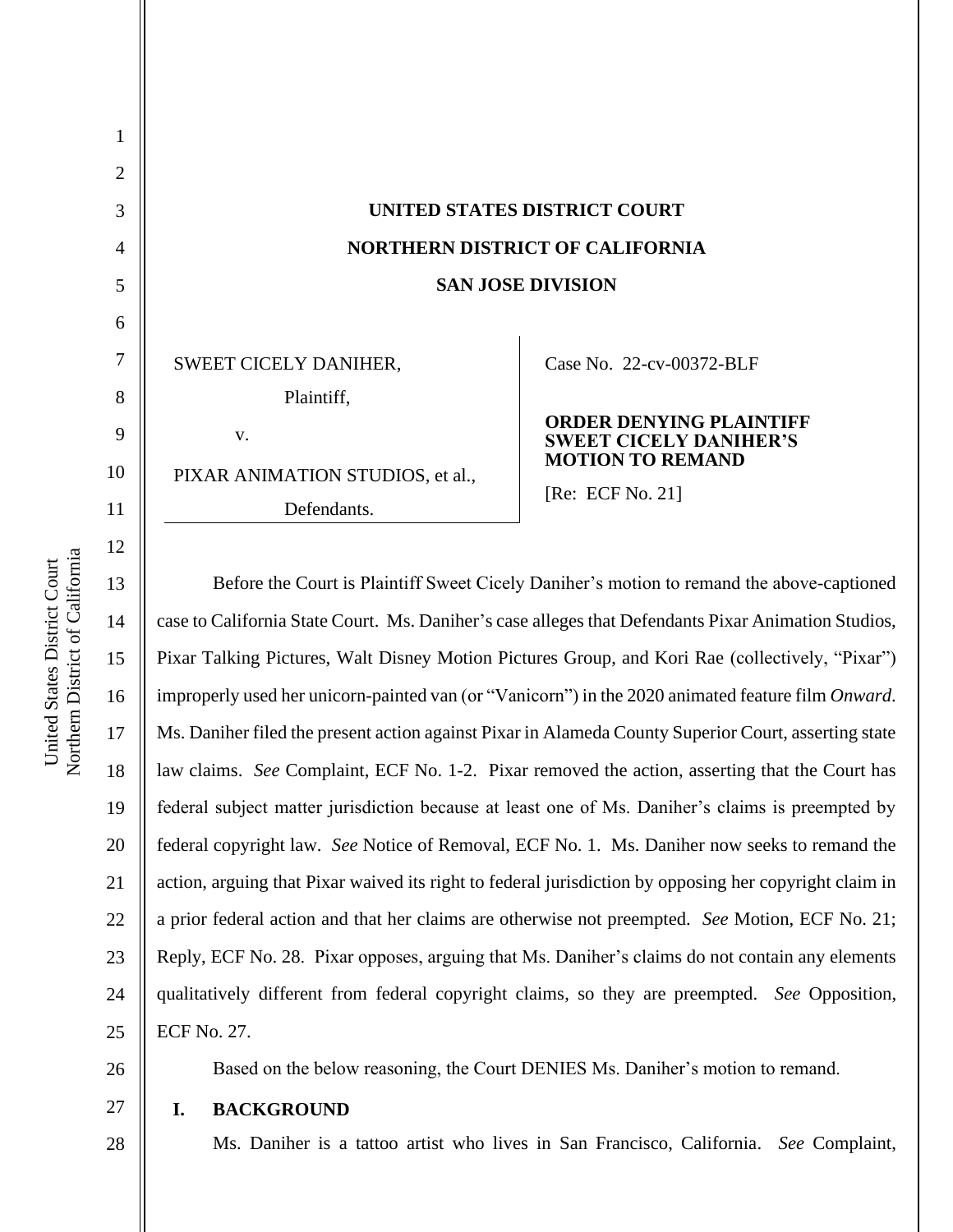2

3

4

5

6

7

8

9

10

11

12

13

14

15

16

17

18

19

20

21

22

23

24

25

26

27

28

ECF No. 1-2 ¶ 1. Defendants Pixar Animation Studios, Pixar Talking Pictures, and Walt Disney Motion Pictures Group, Inc. are California corporations headquartered in California. *See id.* ¶¶ 2–5. Defendant Kori Rae is a California resident and the producer of the movie *Onward*. *See id.*  ¶¶ 6, 32, 41.

In January 2014, Ms. Daniher bought a dark blue 1972 Chevrolet G10 van with red shag carpeting, red velour walls and seating, and a white shag carpet roof. *See id.* ¶ 11. Ms. Daniher designed a unicorn mural to be painted on the side of the van and had it applied in November 2014 dubbing the end product her "Vanicorn." *See id.* ¶¶ 15–17. On September 4, 2018, Jane Clausen, a Pixar representative, contacted Ms. Daniher about renting the van for a one-day social event at a Pixar facility. *See id.* ¶ 20. During their subsequent correspondence, Ms. Clausen indicated that the van "would just be a show piece and not used in any way other than a visual prop" for a "one day music festival/activity day for Pixar employees and families." *See id.* ¶ 22; *see id.*, Ex. C.

Ms. Daniher agreed to lease the Vanicorn to Pixar for three and a half days—from September 12 to September 15. *See id.* ¶¶ 26–27. The agreement was memorialized in a lease contract (the "Lease Contract") prepared by Pixar and executed on September 10, 2018. *See id.* ¶¶ 25–26. The Lease Contract stated that Pixar would rent the Vanicorn "in connection with the Pixar event, to be held on September 14, 2018 (the 'Production')." *See id.* ¶ 26. In exchange, Pixar agreed to pay Ms. Daniher a confidential sum of money. *See id.* ¶ 27*.* The Lease Contract included the following provisions:

> All rights of every kind in and to all of the results and proceeds (including, without limitation, photography, filming and sound recordings) arising out of the use of the Vehicle in connection with the Production shall be solely owned in perpetuity, throughout the universe, by any means, devices, or methods, now known and unknown and in any media, now known and unknown, by Producer [Pixar] and its successors and assigns, and neither Lessor [Ms. Daniher] or any of its employees, agents or affiliates or other party now or hereafter having an interest in said Vehicle shall have any right of action, including without limitation any right to injunctive relief against Producer [Pixar], its successors, assigns and/or any other party arising out of any use or non-use of said photography, filming and/or sound recordings. Neither Producer [Pixar], nor its successors, assignees or licensees shall be obligated to make any actual use of any photography, recordings, depictions or any other results or proceeds from the use of the Vehicle in any motion picture or otherwise.

> > 2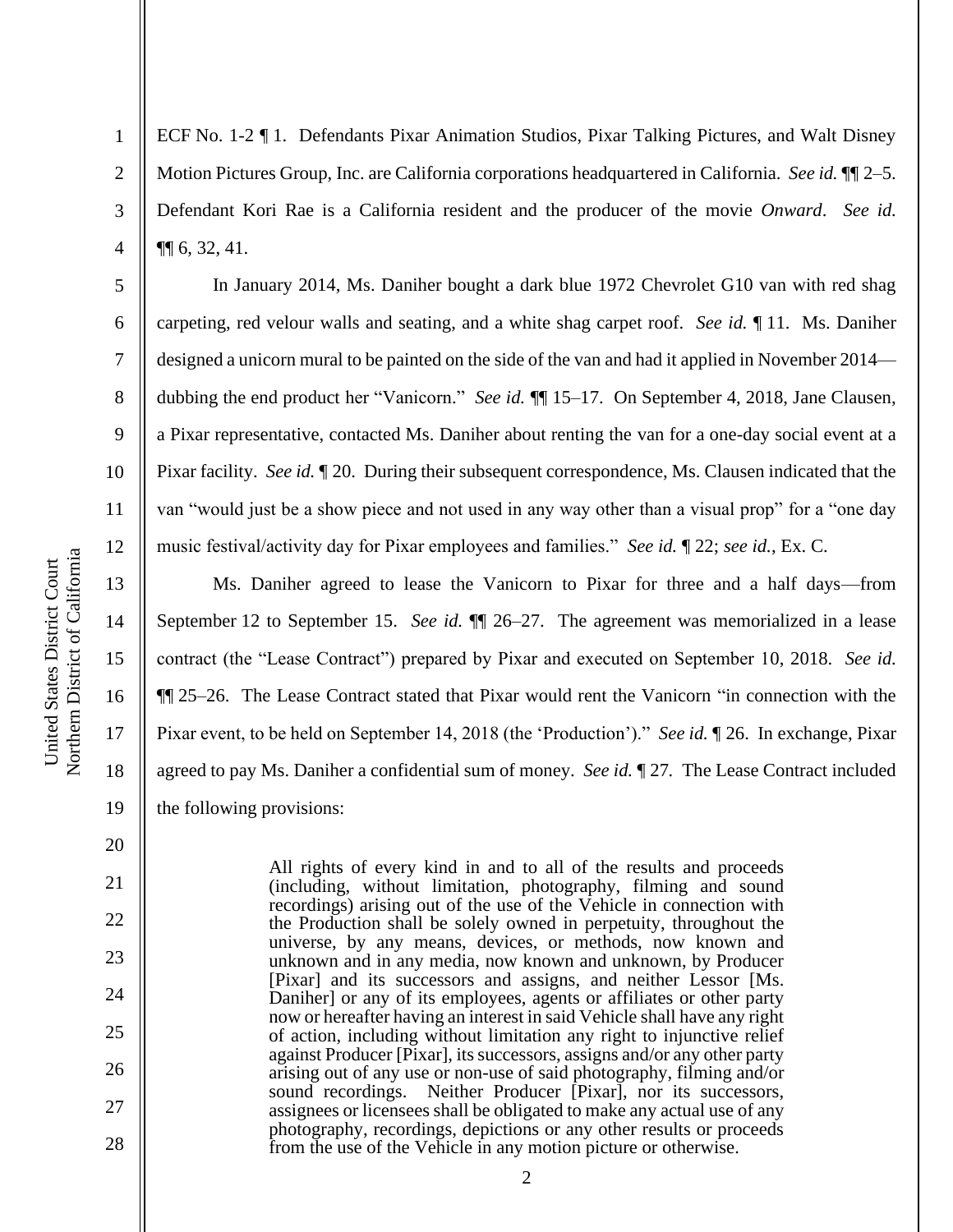2

3

4

5

6

7

8

9

10

11

12

13

14

15

16

17

*See id.* ¶ 29.

Ms. Daniher produced the Vanicorn according to the terms of the Lease Contract, and Pixar held its event on September 14, 2018. *See id.* ¶ 31. Around May 31, 2019, Ms. Daniher discovered that Pixar was producing *Onward*. *See id.* ¶ 32. *Onward* features a character named Guinevere, which is a dark blue 1972 Chevrolet G10 van with a red interior, and "a big mural of a unicorn on its side . . . that is clearly a direct copy and/or visual duplication and/or doppelgänger" of Ms. Daniher's Vanicorn. *See id.* ¶ 34. On May 31, 2019, Ms. Daniher posted a photo of the Vanicorn alongside an image of the *Onward* Guinevere character on Instagram. *See id.* ¶ 39; *id.*, Ex. G. In the caption, Ms. Daniher indicated that Pixar had copied the Vanicorn for the Guinevere character. *See id.*

On June 3, 2019, Defendant Kori Rae, the producer of *Onward*, telephoned Ms. Daniher. *See id.* ¶ 40. Ms. Rae "apologized to the Plaintiff for the theft of the Vanicorn for its use as the Guinevere character." *See id.* ¶ 41. Ms. Rae "admitted to the Plaintiff that the Defendants intentionally did not inform her . . . that they, in fact, intended to use the Vanicorn as the Guinevere character in Onward, because at that time, the movie had no title, and the Defendants believed they couldn't have the Plaintiff sign a non-disclosure agreement without a title, and so the Defendants simply did not reveal their intentions[.]" *See id.* ¶ 42.

18 19 20 21 22 23 24 25 26 27 28 On January 27, 2020, Ms. Daniher filed a copyright infringement action in this District— *Daniher v. Rae*, No. 20–cv–612 (N.D. Cal.) (the "Copyright Action"). *See* Copyright Action Complaint, ECF No. 21-2. On March 13, 2020, Pixar's counsel telephoned Ms. Daniher's counsel to advise of his belief that she did not have a federal claim for copyright infringement. *See* Motion, ECF No. 21 at 2. Pixar's counsel memorialized his belief in a March 16, 2020 email. *See id.*, Ex. C. Pixar's counsel indicated that the flaws in Ms. Daniher's copyright claim included that (1) she was not the author of the Vanicorn, because she hired someone to paint the unicorn mural and (2) the unicorn design was copied from a preexisting work—"Moonlight Magic" by Sharlene Lindskog-Osorio. *See id.*, Ex. C at 2–3. On March 19, 2020, Ms. Daniher filed a Notice of Voluntary Dismissal of the Copyright Action. *See id.*, Ex. D. Further, Ms. Daniher cancelled her registered copyright in the Vanicorn on March 21, 2020. *See id.*, Ex. E.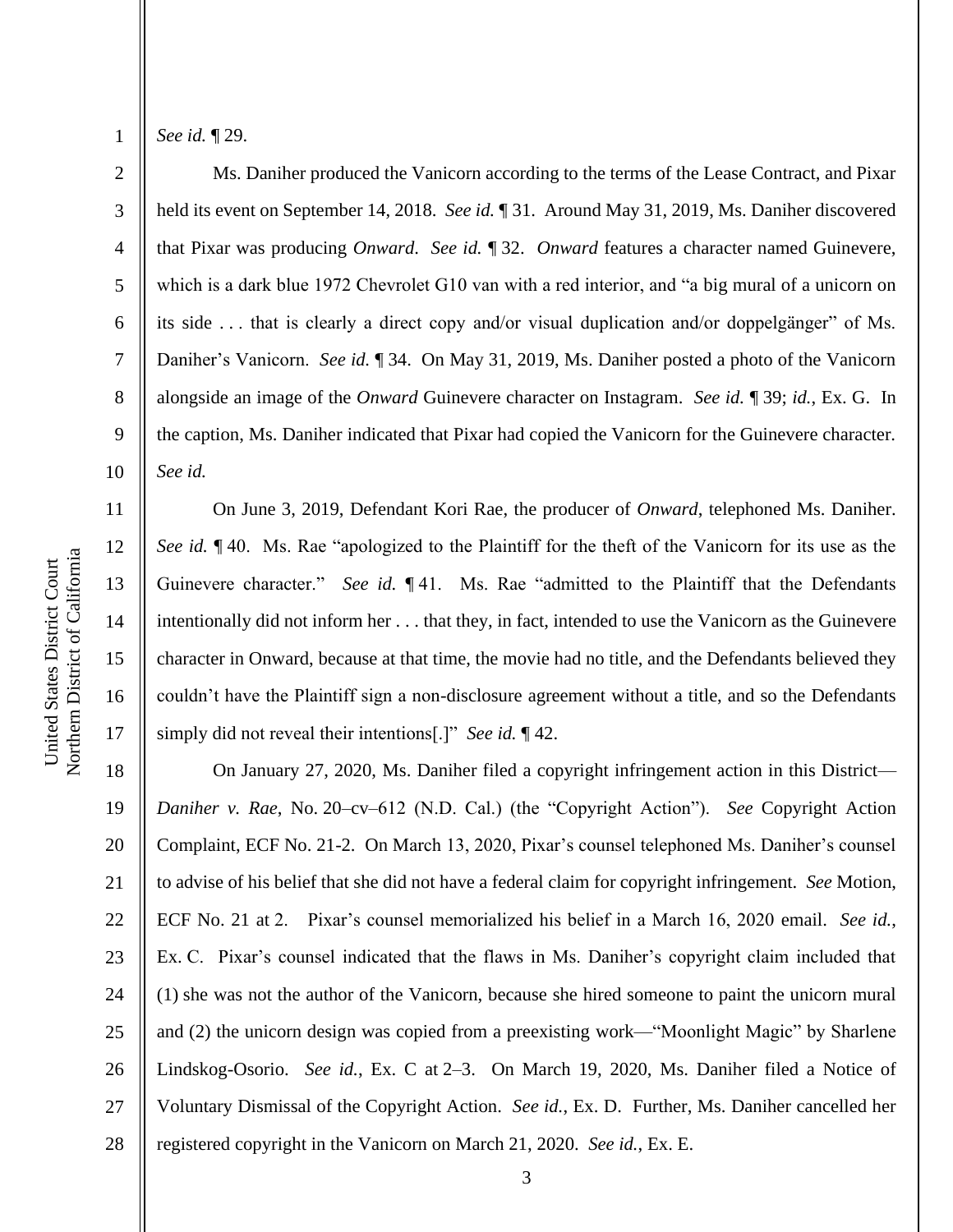2

3

4

5

6

7

8

9

10

11

12

13

14

15

16

17

18

19

On November 18, 2021, Ms. Daniher filed the present action against Pixar in Alameda County Superior Court. *See* Complaint, ECF No. 1-2. Ms. Daniher exclusively asserts state law claims. First, Ms. Daniher alleges breach of contract based on Pixar's alleged violation of the Lease Contract. *See id.* ¶ 62. Ms. Daniher's allegations include that Pixar failed to limit the use of the Vanicorn to the one-day event or to make any "appropriate adjustment of the confidential fee" for use of the Vanicorn in *Onward*. *See id*. Second, Ms. Daniher alleges fraudulent misrepresentation, fraudulent concealment, and constructive fraud based on Pixar's representation to Ms. Daniher that it would only use the Vanicorn for the one-day event. *See id.* ¶¶ 64–86. Third, Ms. Daniher asserts a claim for promissory estoppel, alleging that Pixar "made a clear and unambiguous promise" to only use the Vanicorn for the one-day event. *See id.* ¶¶ 87–93. Fourth, Ms. Daniher asserts a claim for unjust enrichment, alleging that Pixar received a benefit from their use of the Vanicorn without remunerating Ms. Daniher for that use. *See id.* ¶¶ 94–99.

Pixar removed the action to federal court on January 19, 2022, asserting that removal was justified under the complete preemption doctrine because one or more of Ms. Daniher's claims was preempted by the Copyright Act. *See* Notice of Removal, ECF No. 1. Ms. Daniher seeks to remand the case to California State Court, arguing that Pixar waived its right to removal through its conduct during the Copyright Action and that Ms. Daniher's claims are state law claims that are not preempted by federal law. *See* Motion, ECF No. 21. Pixar opposes. *See* Opposition, ECF No. 27.

**II. LEGAL STANDARD**

20 21 22 23 24 A defendant may remove to federal court any civil action over which "the district courts of the United States have original jurisdiction." 28 U.S.C. § 1441(a). "Only state-court actions that originally could have been filed in federal court may be removed to federal court by the defendant." *Caterpillar Inc. v. Williams*, 482 U.S. 386, 392 (1987). "Absent diversity of citizenship, federalquestion jurisdiction is required." *Id.*

25 26 27 28 Federal question jurisdiction exists for "all civil actions arising under the Constitution, laws, or treaties of the United States." 28 U.S.C. § 1331. "The presence or absence of federal-question jurisdiction is governed by the 'well-pleaded complaint rule,' which provides that federal jurisdiction exists only when a federal question is presented on the face of the plaintiff's properly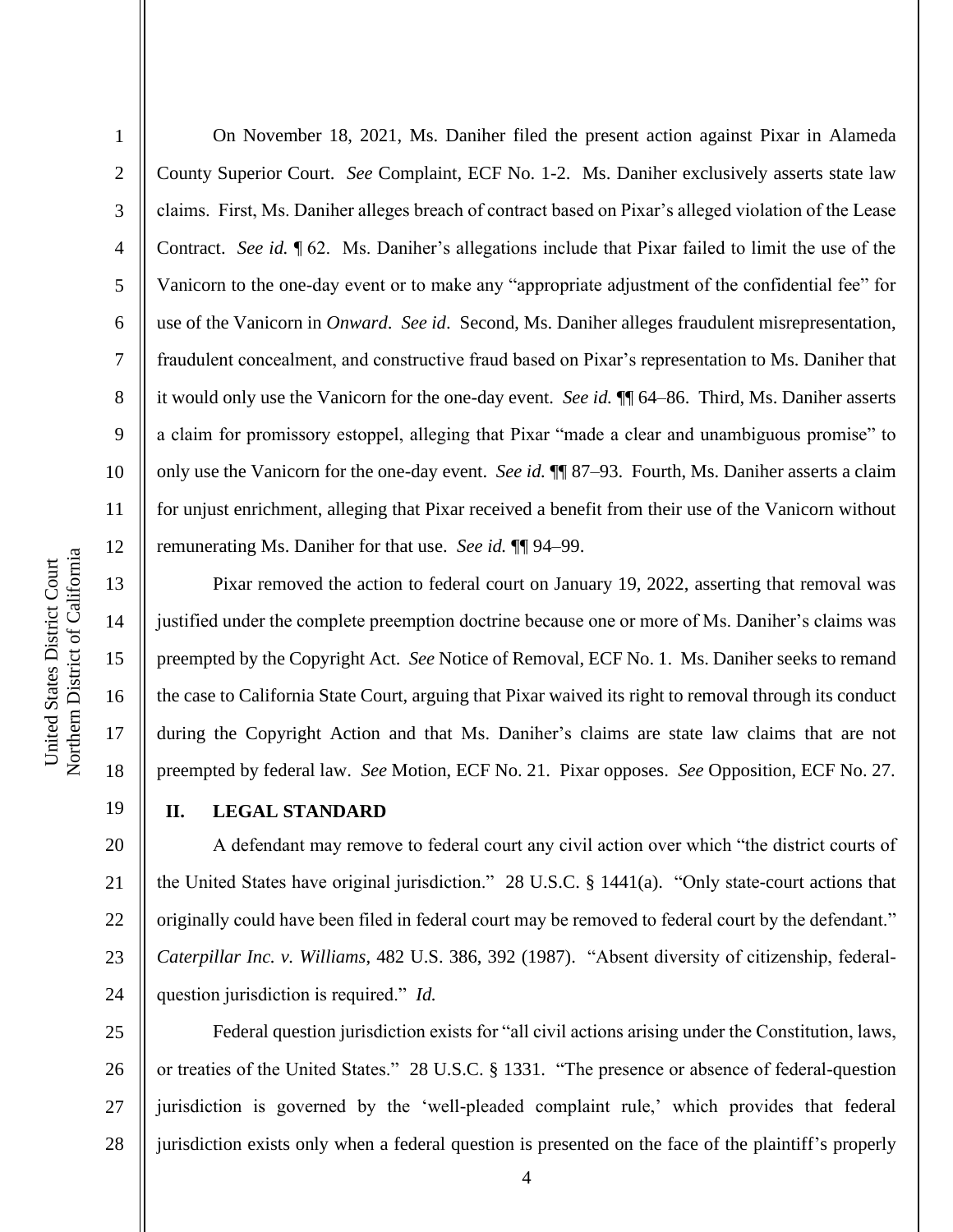Northern District of California Northern District of California United States District Court United States District Court

1

2

3

4

5

6

7

8

9

10

11

12

13

14

15

16

17

18

19

20

21

22

pleaded complaint." *Caterpillar*, 482 U.S. at 392. "[A] case may not be removed to federal court on the basis of a federal defense, including the defense of pre-emption, even if the defense is anticipated in the plaintiff's complaint, and even if both parties concede that the federal defense is the only question truly at issue." *Id.* at 393.

There are two exceptions to the well-pleaded complaint rule. *See City of Oakland v. BP PLC*, 969 F.3d 895, 904–05 (9th Cir. 2020). First, "the Supreme Court has recognized a special and small category of state-law claims that arise under federal law for purposes of § 1331 because federal law is a necessary element of the . . . claim for relief." *Id.* at 904 (quotation marks and citation omitted). "A second exception to the well-pleaded-complaint rule is referred to as the 'artfulpleading doctrine.'" *Id.* at 905. "This doctrine allows removal where federal law completely preempts a plaintiff's state-law claim." *Id.* (quotation marks and citation omitted).

## **III. DISCUSSION**

The parties have two primary disputes: (1) whether Pixar waived its right to remove this action to federal court and (2) whether any of Ms. Daniher's claims is completely preempted by federal copyright law. The Court considers each issue in turn.

## **A. Waiver of Right to Removal**

Ms. Daniher argues that Pixar waived the right to remove this action. "A party, generally the defendant, may waive the right to remove to federal court where, after it is apparent that the case is removable, the defendant takes actions in state court that manifest his or her intent to have the matter adjudicated there, and to abandon his or her right to a federal forum." *Resolution Tr. Corp. v. Bayside Devs.*, 43 F.3d 1230, 1240 (9th Cir. 1994) (citations omitted). A waiver of the right of removal must be clear and unequivocal. *See id.*

23 24 25 26 27 28 Ms. Daniher argues that Pixar waived the right to remove the present action to federal court because in the Prior Copyright Action, Pixar asserted in correspondence with Ms. Daniher that she did not have a copyright claim. *See* Motion, ECF No. 21 at 4–6; *id.*, Ex. C. Pixar argues that it did not take actions in state court that manifested its intent to have the matter adjudicated there. *See*  Opposition, ECF No. 27 at 3. Pixar points out that the only action it took in state court was filing its Notice of Filing of Notice of Removal to this Court. *See id.* Further, Pixar argues that its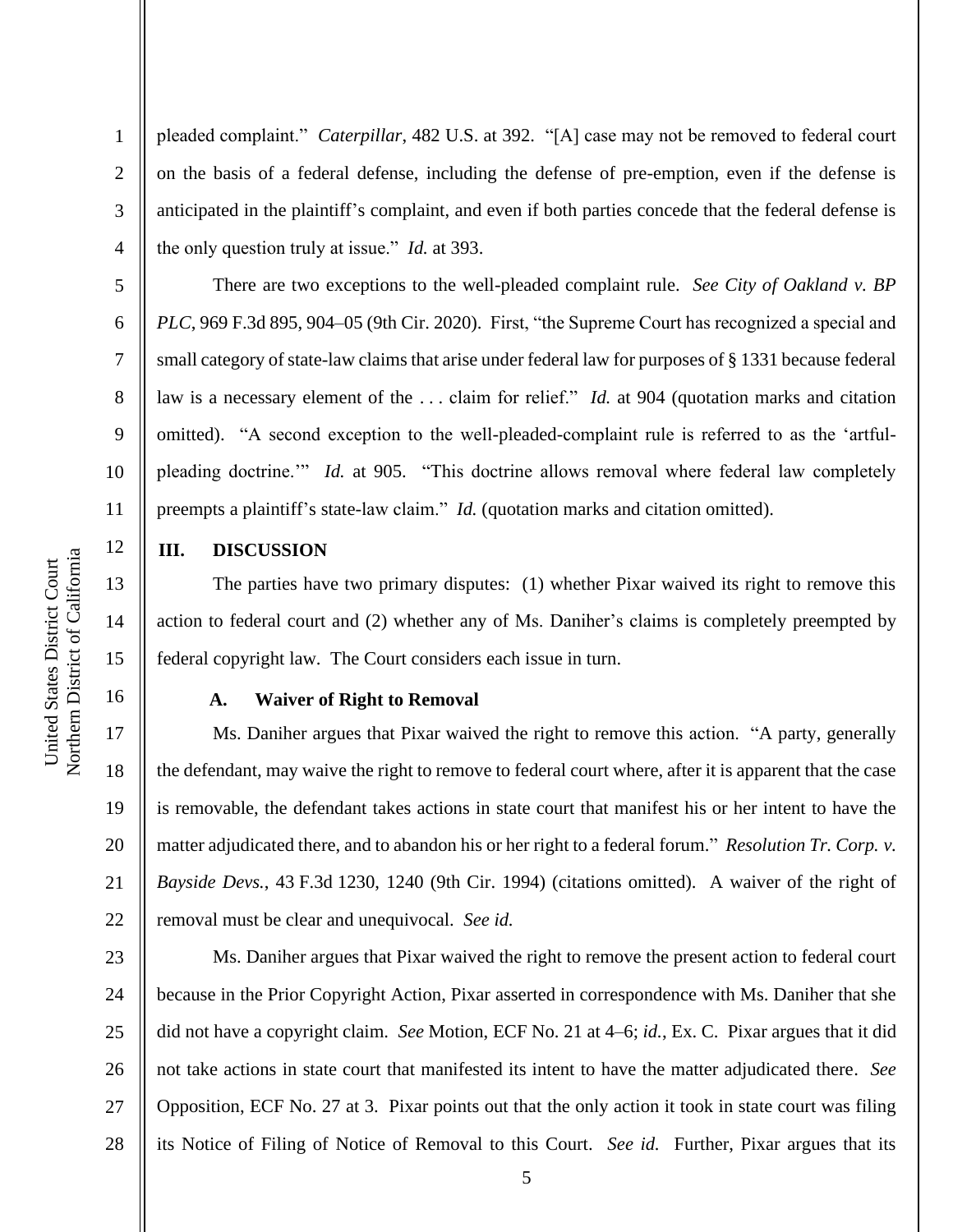2

3

4

5

6

7

8

9

10

11

12

13

14

15

16

17

18

19

20

21

22

correspondence regarding its prior federal action cannot serve to waive removal of Ms. Daniher's subsequent state action. *See id.* at 4. Additionally, Pixar argues that the correspondence Ms. Daniher identifies addressed the lack of merit of her copyright claim—not the issue of subject matter jurisdiction. *See id.*

The Court agrees with Pixar. Pixar's conduct in the Prior Copyright Action did not constitute "actions in state court that manifest[ed] [its] intent to have the matter adjudicated there"—let alone a "clear and unequivocal" waiver. *Bayside*, 43 F.3d at 1240. Daniher can point to no authority finding waiver of a party's right of removal based on that party's conduct in a prior federal action preexisting a state court action the party seeks to remove to federal court.

Accordingly, the Court finds that Pixar did not waive its right to remove the present action to federal court.

## **B. Preemption**

The parties dispute whether Ms. Daniher's claims are preempted by federal copyright law. Under 17 U.S.C. § 301(a), a state claim is preempted by the Copyright Act if (1) it pertains to a work within the subject matter of copyright under Sections 102 and 103 and (2) it asserts "legal or equitable rights that are equivalent to any of the exclusive rights within the general scope of copyright" under Section 106. *See* 17 U.S.C. § 301(a); *Montz v. Pilgrim Films & Television, Inc.*, 649 F.3d 975, 979 (9th Cir. 2011) (citing *Grosso v. Miramax Film Corp.*, 383 F.3d 965, 968 (9th Cir. 2004)). If a state law claim includes an "extra element" that makes the right asserted qualitatively different from those protected under the Copyright Act, the state law claim is not preempted by the Copyright Act. *See Altera Corp. v. Clear Logic, Inc.*, 424 F.3d 1079, 1089 (9th Cir. 2005).

23 24 25 26 27 28 Ms. Daniher argues that her claim for breach of the Lease Contract is not preempted by federal copyright law. *See* Motion, ECF No. 21 at 6–9. Under the first prong of the 17 U.S.C. § 301(a) preemption test, Ms. Daniher argues that the Vanicorn is not within the subject matter of copyright because she cancelled her copyright registration after the parties agreed that she did not have a federal copyright claim. *See id.* at 7. Under the second prong of the 17 U.S.C. § 301(a) preemption test, Ms. Daniher argues that the rights under the contract are not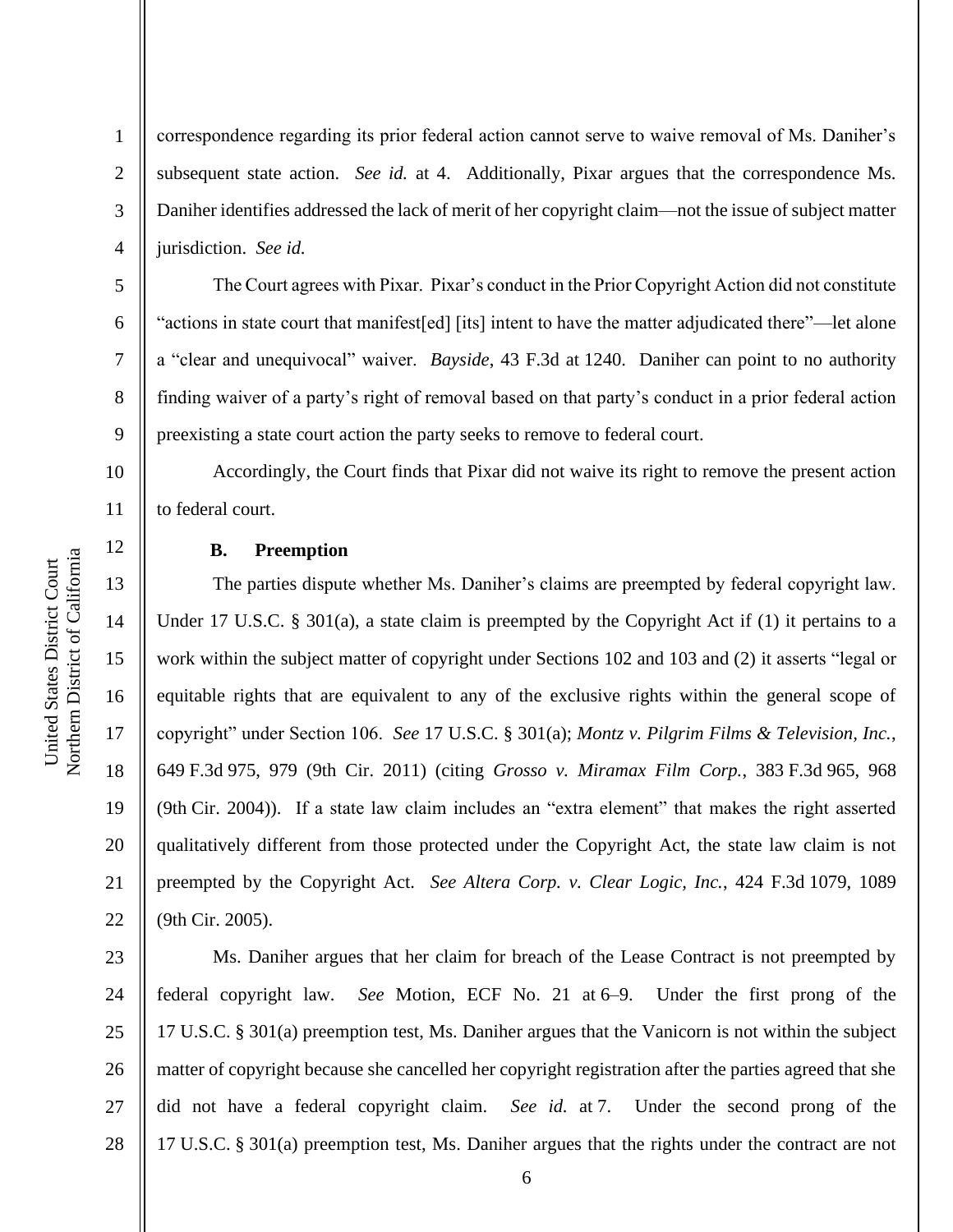Northern District of California Northern District of California United States District Court United States District Court

1

2

3

4

5

6

7

8

9

10

11

12

13

14

15

16

17

18

19

20

equivalent to the exclusive rights within the scope of copyright, because the contract required that Pixar use it only for the one-day event on September 14, 2018. *See id.* at 7–9.

In response, Pixar argues that the determinative test for the first prong of the 17 U.S.C. § 301(a) preemption test is whether the Vanicorn is a kind of work that comes within the subject matter of the Copyright Act—not whether it is actually protected. *See* Opposition, ECF No. 27 at 5–6. Pixar argues that the Vanicorn is unquestionably a kind of work covered by the Copyright Act, since as a van with an airbrushed mural it is an artwork that "falls within a category that is eligible for protection in certain instances." *See* Opposition, ECF No. 27 at 6 (quoting *Firoozye v. Earthlink Network*, 153 F.Supp.2d 1115, 1124–25 (N.D. Cal. 2001)). Under the second prong of the 17 U.S.C. § 301(a) preemption test, Pixar argues that the rights asserted in each of Ms. Daniher's claims are equivalent to rights within the scope of the Copyright Act. *See id.* at 6–10. Pixar argues that Ms. Daniher's breach of contract claim is preempted because there is no "extra element" qualitatively different than the rights under the Copyright Act—Ms. Daniher is merely alleging that Pixar unlawfully duplicated the Vanicorn. *See id.* at 7–8. Further, Pixar argues that Ms. Daniher's non-contract claims are preempted. *See id.* at 9–10. Pixar argues that Ms. Daniher's unjust enrichment claim merely alleges that Pixar unfairly benefitted from its unauthorized use of the Vanicorn without remunerating Ms. Daniher. *See id.* at 9. Pixar argues that Ninth Circuit courts have repeatedly found such claims preempted. *See id.* Further, Pixar argues that Ms. Daniher's fraud and promissory estoppel claims are preempted, since they are not qualitatively different from copyright claims. *See id.* at 9–10.

21 22 23 24 25 26 27 28 Under the first prong of the 17 U.S.C. § 301(a) preemption test, the Court agrees with Pixar. The question here is not whether a work is protected by copyright, but rather whether it is the kind of work covered by the Copyright Act. *See Firoozye*, 153 F.Supp.2d at 1125 ("Whether this particular piece of software is copyrightable is not the relevant question, however. Instead, the issue for the purpose of a preemption analysis is whether the work involved is a kind of work that comes within the subject matter of the Copyright Act. Even uncopyrightable ideas that are part of copyrighted works come within the subject matter of copyright."); *Chesler/Perlmutter Prods., Inc. v. Fireworks Entm't, Inc.*, 177 F.Supp.2d 1050, 1057–58 (C.D. Cal. 2001) ("Although Plaintiff has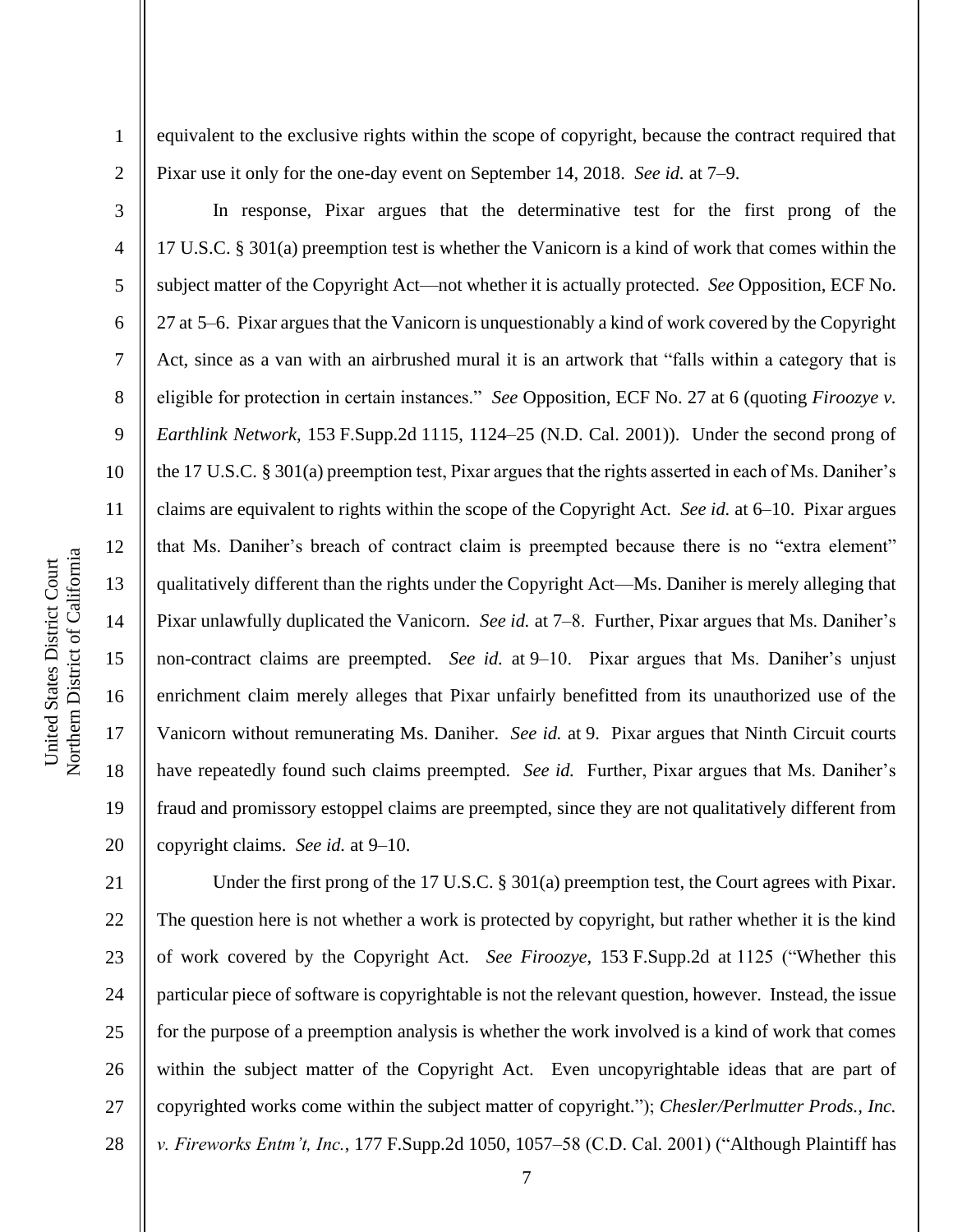13

14

15

16

1 2 3 4 5 6 7 8 9 10 11 not alleged that its written treatment and scripts were copyrighted, the Court finds it sufficient that they were in copyrightable form for the purpose of determining that Plaintiff's work falls within the subject matter of copyright."); 17 U.S.C. § 301(a) (Copyright Act preemption applies for "works of authorship that are fixed in a tangible medium of expression and come within the subject matter of copyright as specified by sections 102 and 103"). The Vanicorn clearly is. *See* 17 U.S.C. § 102 ("Works of authorship include . . . pictorial, graphic, and sculptural works[.]"); 17 U.S.C. § 103 ("The subject matter of copyright as specified by section 102 includes compilations and derivative works[.]"). Ms. Daniher can point to no authority in support of her position that the Vanicorn is not within the subject matter of copyright under Sections 102 and 103 of the Copyright Act because she cancelled her registered copyright and the parties agree that she does not have a copyright claim based on the Vanicorn.

Moving to the second prong of the 17 U.S.C. § 301 preemption test, the Court notes that Ms. Daniher did not provide any briefing on whether her non-contract claims are preempted by the Copyright Act. *See* Motion, ECF No. 21; Reply, ECF No. 28. Nonetheless, it is still Pixar's burden to show that removal is appropriate. *See Gaus v. Miles, Inc.*, 980 F.2d 564, 566 (9th Cir. 1992) ("[T]he defendant always has the burden of establishing that removal is proper.").

17 18 19 20 21 22 23 24 25 26 27 28 The Court finds that at least as to Ms. Daniher's unjust enrichment claim, Pixar has met its burden for showing that Ms. Daniher's claim is preempted by federal law. There is no "extra element" to Ms. Daniher's unjust enrichment claim qualitatively different than a copyright claim. *See Altera.*, 424 F.3d at 1089 (9th Cir. 2005). Ms. Daniher's unjust enrichment claim is solely predicated on Pixar's alleged "benefit" from its "use of the Vanicorn as a central character in Onward" without remunerating Ms. Daniher for that use. *See* Complaint, ECF No. 1-2 ¶¶ 94–96. The Court does not see how such a claim is qualitatively different than a copyright claim, particularly without any briefing from Ms. Daniher on the issue. *See AJ Mgmt. Consulting, LLC v. MBC FZ-LLC*, No. 13–cv–03213–BLF, 2014 WL 2878891, at \*6 (N.D. Cal. June 24, 2014) (finding unjust enrichment claim preempted that "at its core alleges that the defendant[] unfairly benefitted from their unauthorized" distribution of plaintiff's work) (quoting *Firoozye*, 153 F.Supp.2d at 1128); *Del Madera Props. v. Rhodes and Gardner, Inc.*, 820 F.2d 973, 977